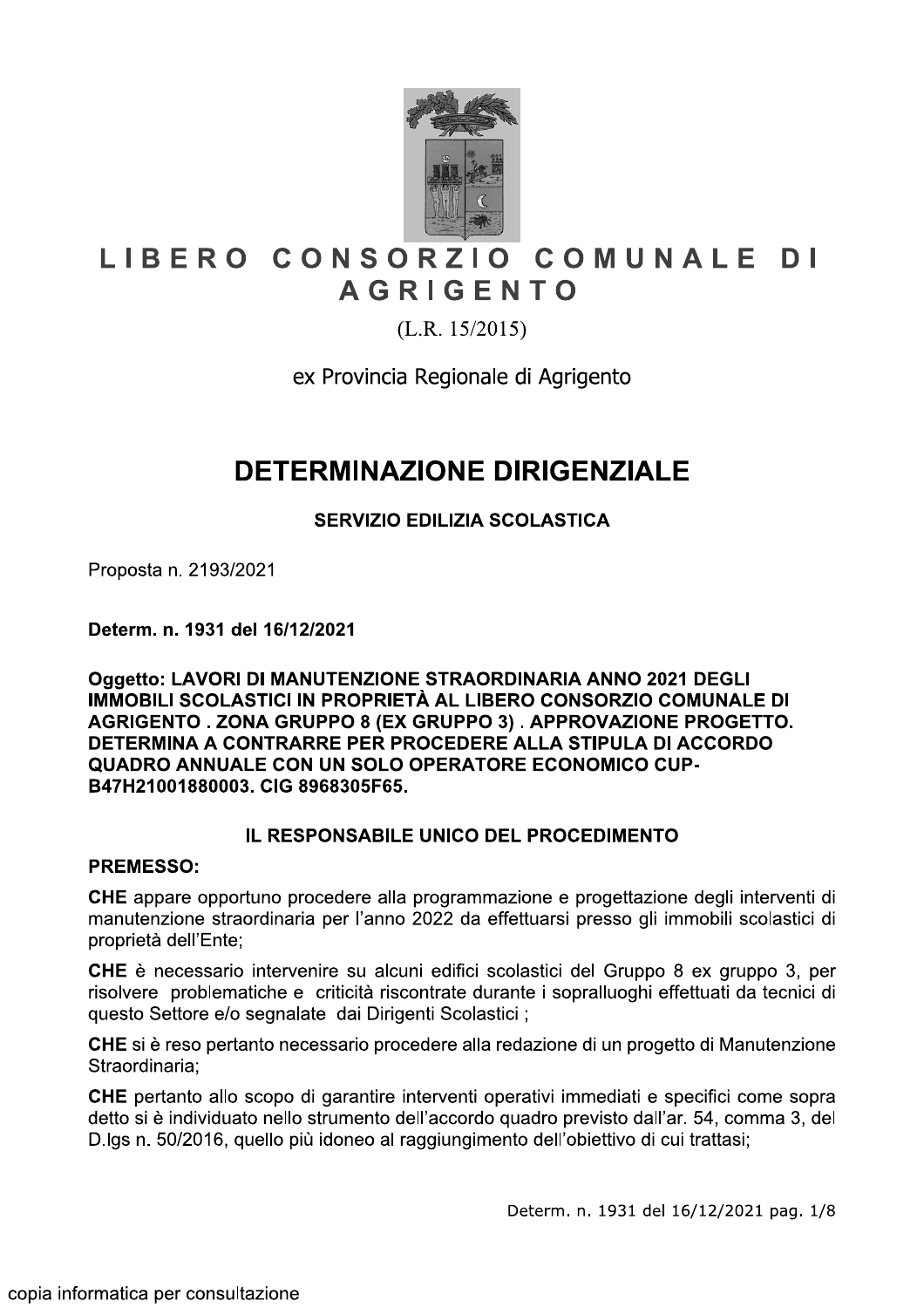CHE lo scopo è quello di garantire la funzionalità degli edifici scolasticide quo attraverso interventi manutentivi che sono riconducibili alle lavorazioni di cui alla cat. OG1;

CHE per attivare le fasi di programmazione e progettazione dei lavori di cui sopra, ai sensi dell'art 31 comma 1 del D.lgs n. 50/2016, con Disposizione Dirigenziale n. 07 del 18/05/2021 è stato nominato RUP e Responsabile dei Lavori e verificatore l'arch. Casimiro Gerardi;

CHE su proposta del R.U.P, per la predisposizione del progetto con disposizione Dirigenziale n. 10 del 08/06/2021 è stato nominato il Geom. Calogero Gioacchino Meli Progettista, Direttore dei Lavori, Direttore Operativo e Coordinatore della sicurezza per la progettazione ed esecuzione e Ispettore di cantiere nella persona il Geom. Francesco Franco, dipendenti in servizio presso il Settore;

CHE è stato redatto il progetto esecutivo dei LAVORI DI MANUTENZIONE STRAORDINARIA ANNO 2021 DEGLI IMMOBILI SCOLASTICI IN PROPRIETÀ AL LIBERO CONSORZIO COMUNALE DI AGRIGENTO ZONA GRUPPO 8 (EX GRUPPO 3). dell'importo complessivo di €. 250.000.00, composto dai sequenti elaborati:

- 1. RELAZIONE TECNICA
- 2. COROGRAFIA CON LA LOCALIZZAZIONE DELLE SCUOLE
- 3. ELABORATI GRAFICI (PIANTE-INDIVIDUAZIONE DEGLI INTERVENTI)
- 4. CAPITOLATO SPECIALE D'APPALTO-SCHEMA DI CONTRATTO
- 5. COMPUTO METRICO ESTIMATIVO
- 6. ELENCO PREZZI
- 7. ANALISI DEI PREZZI
- 8. PIANO DI SICUREZZA
- 9. CALCOLO INCIDENZA MANODOPERA

avente il seguente quadro economico di spesa:

| SOMMANO I LAVORI                                          | €. |           | 197.092,17 |
|-----------------------------------------------------------|----|-----------|------------|
| Costo netto manodopera incluso nei lavori                 | €. | 60.592,19 |            |
| Oneri speciali di sicurezza, già inclusi nei lavori       |    |           |            |
| (10,240077% sui lavori)                                   | €. |           |            |
| a detrarre                                                | €. |           | 20.182,39  |
| Importo dei lavori a base d'asta soggetti a ribasso       | €. |           | 176.909,78 |
| SOMME A DISPOSIZIONE AMMINISTRAZIONE                      | €. |           |            |
| <b>IVA 22%</b>                                            | €. | 43.360,28 |            |
| Competenze Tecniche 2%                                    | €. | 3.941,84  |            |
| Oneri Conferimento in Discarica Autorizzata               | €. | 4.605,71  |            |
| Assicurazione Progettista, Verificatore, Autorità di      |    |           |            |
| vigilanza e spese di pubblicazione                        | €. | 1.000,00  |            |
| <b>DISPOSIZIONE</b><br><b>TOTALE</b><br><b>SOMME</b><br>A |    |           |            |
| <b>AMMINISTRAZIONE</b>                                    | €. | 52.907,83 | 52907,83   |
| <b>IMPORTO COMPLESSIVO</b>                                | €. |           | 250.000,00 |

CHE in data 15/12/2021 è stato sottoscritto dal Progettista Geom. Calogero Gioacchino Meli e dal Verificatore/RUP Arch. Casimiro Gerardi, il Rapporto Conclusivo di Verifica CON **ESITO POSITIVO:** 

CHE in data 15/12/2021 è stato sottoscritto dal RUP il Verbale di Validazione ai sensi dell'art. 26 del D.Lgs. 18/04/2016 n.50 e ss. mm. ii. ed è stato espresso parere favorevole in linea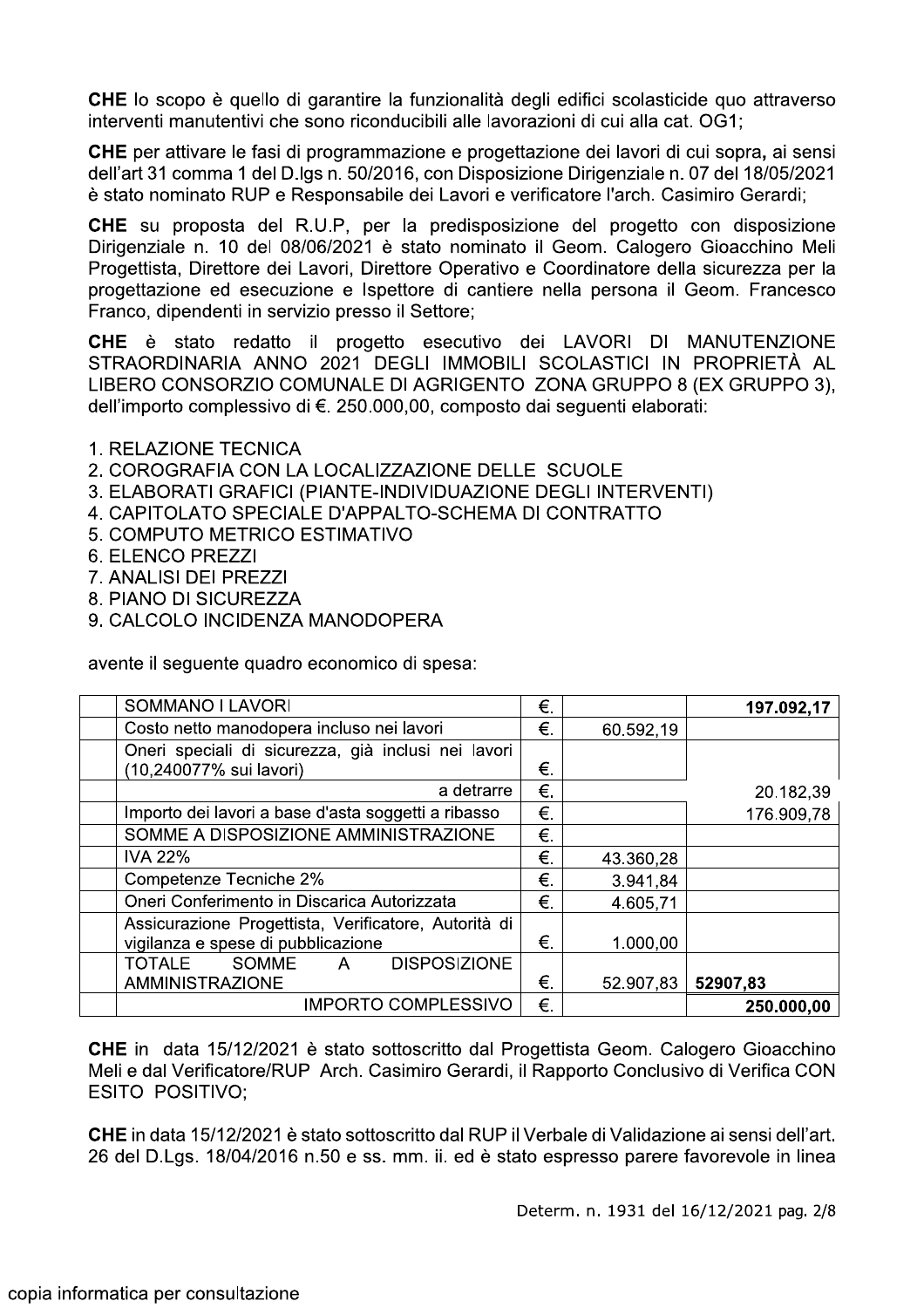tecnica ai sensi della L.R. n. 12/2011 e ss.mm.ii. confermando l'importo complessivo di € 250,000,00 come da quadro economico di cui sopra;

CHE la spesa complessiva di €. 250.000.00, per i lavori in questione trova capienza al capitolo 13310 art. 21 Bilancio 2022 "Manutenzione Straordinaria IMMOBILI ADIBITI A **SCUOLE ANNO 2022:** 

CHE occorre approvare il progetto ed il Capitolato Speciale d'Appalto secondo il quadro economico innanzi detto, redatti in conformità alla normativa vigente;

### **PRESO ATTO**

CHE per l'appalto dei lavori in oggetto sono stati assegnati CUP- B47H21001880003. CIG 8968305F65:

CHE per l'affidamento dei lavori di cui sopra può procedersi, ai sensi dell'art.1 comma 2 lett. b) della Legge 120/2020, ricorrendo alla procedura negoziata, senza bando, di cui all'articolo 63 del decreto legislativo n. 50 del 2016, previa consultazione di almeno 5 operatori economici, individuati in base ad indagine di mercato da svolgere in modalità telematica e mediante Accordo Quadro annuale, con unico operatore economico, secondo quanto previsto dall'art.54 del D. Lgs 50/2016 e ss.mm.ii.

**CHE** l'appalto di che trattasi sarà aggiudicato secondo il criterio del minor prezzo, ai sensi dell'art. 36, comma 9 bis del D.Lgs. n. 50/2016 e s.m.i., mediante ribasso sull'importo dei lavori soggetti a ribasso d'asta, con esclusione automatica ai sensi dell'art. 1, comma 3), della L. 120/2020 delle offerte che presentano una percentuale di ribasso pari o superiore alla soglia di anomalia individuata ai sensi dell'art. 97, commi 2, 2 bis e 2 ter del D.Lgs. n. 50/2016 e ss.mm.ii. Qualora il numero delle offerte ammesse dovesse risultare inferiore a 10 (dieci), la Stazione Appaltante si riserva di aggiudicare l'appalto all'offerta che presenta il maggior ribasso, fatta comungue salva la facoltà di valutarne la congruità, se la stessa appaia anormalmente bassa; in tal caso si terrà conto di quanto previsto dal comma 6) dello stesso art. 97 del Codice dei Contratti.

CHE relativamente all'ammissione alla gara sono richiesti i requisiti di capacità economicafinanziaria e tecnica – organizzativa di cui all'art. 83 del Codice dei Contratti (D.Lgs. 50/2016), e pertanto le Imprese partecipanti devono essere in possesso di attestazione SOA, rilasciata da società organismo di attestazione, regolarmente autorizzata, in corso di validità, che documenti, ai sensi degli artt. 84 del "Codice" e 61 del "Regolamento", la qualificazione in categoria e classifica adeguata ai lavori da assumere; inoltre si precisa che gli operatori economici che partecipano alla presente procedura non devono trovarsi in alcuna delle condizioni di cui all'art. 80 del "Codice".

CHE gli operatori economici partecipantinon dovranno trovarsi in alcuna delle condizioni dicui all'art. 80 del "Codice":

Inoltre, non è ammessa la partecipazione alla gara ai concorrenti per i quali sussistano le condizioni di cui all'art. 53, comma 16 Ter del D.Lgs. 165/2001 o che siano incorsi ai sensi della normativa vigente in ulteriori divieti a contrarre con la Pubblica Amministrazione.

Si precisa che, in esecuzione del Principio di Rotazione, non sarà invitato alla procedura negoziata. l'affidatario di un precedente contratto nella medesima categoria di Lavori. stipulato nell'anno precedente alla pubblicazione del presente avviso.

L'invito alla procedura negoziata sarà rivolto ad un numero massimo di soggetti pari a 10 (dieci).

Determ. n. 1931 del 16/12/2021 pag. 3/8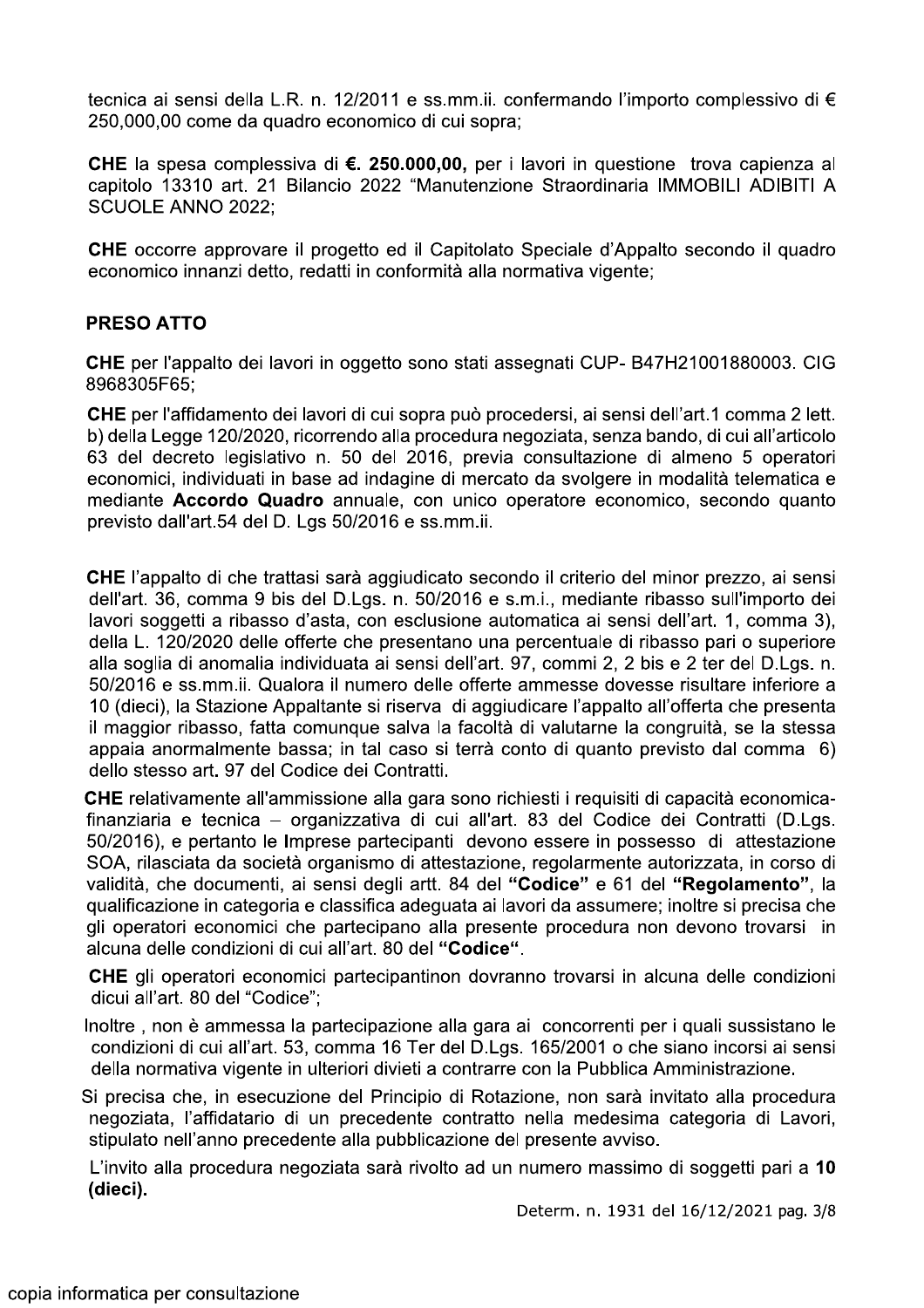Qualora il numero dei partecipanti ammessi all'indagine di mercato dovesse essere superiore a 10 l'amministrazione procederà ad individuare i 10 operatori ai quali inviare le lettere di invito mediante sorteggio effettuato in automatico dalla piattaforma telematica MAGGIOLI in dotazione dell'ufficio Gare dell'Ente.

Qualora le imprese che abbiano fatto pervenire la manifestazione di interesse siano pari o inferiori a 10, si procederà ad invitare tutti i relativi Operatori Economici.

CHE ai sensi dell'art.49 della Legge 108/2021 è previsto il subappalto nella misura massima del 40%;

VISTO l'art. 47- comma 3^ lett. n del vigente Statuto il quale attribuisce ai Dirigenti dell'Ente competenza ad assumere impegni con la modalità stabilite dal Regolamento di Contabilità in attuazione del piano esecutivo di gestione affidato ai sensi del Decreto Legislativo 25/02/1995 n. 77 e successive modifiche ed integrazione;

VISTA la determinazione del Commissario Straordinario n.126 del 04/08/2021, di approvazione del Bilancio di previsione 2020-2023 e gli allegati e gli ulteriori documenti di programmazione;

VISTA la determinazione del Commissario Straordinario n. 130 del 05/08/2021. di approvazione del P.E.G. e del Piano della Performance PDO per gli anni 2021-2023;

VISTO l'articolo 163 comma 5 del D.Lgs. 267/2000 e ss.mm.ii.;

VISTO l'art. 51 della Legge 142/90 e successive modifiche ed integrazioni, così come recepito dalla L.R. N. 48/91 e successive modifiche ed integrazioni;

il T.U. E.L., approvato con D.Lgs. N. 267 del 18/08/2000; Vista la L.R. 26/93; Visto l'O.R.EE.LL.: Vista la Legge Regionale n.12/2011 Visto il D.P.R.S. n.13 del 31/01/2012; Vista la Legge Regionale n.8/2014 e s.m.i.; Vista la Legge Regionale n.15/2015 e s.m.i.: Vista la L.R. n. 8/2016; Vista la Legge n. 98/2013; Vista la Legge n. 11/2015; Visto il Decreto Interministeriale 30 gennaio 2015; Visto il D.Lgs. del 18/04/2016 n. 50 e ss.mm.ii. Vista la Legge 11 settembre 2020, n. 120.

ATTESTATO che non sussistono ipotesi di conflitto d'interessi ai sensi dell'art. 6 bis della L. n. 241/90 e degli articoli 6 (comma 2) e 7 del codice di comportamento dei dipendenti pubblici (dpr 62/2013) per il R.U.P. ed il Direttore del Settore:

Ritenuto che il progetto in oggetto sia meritevole di approvazione;

### **PROPONE**

Al DIRETTORE del Settore Politiche attive del lavoro dell'istruzione ed Edilizia scolastica l'adozione di apposita determinazione Dirigenziale nel senso di:

1) APPROVARE il progetto e il C.S.A. dei "LAVORI DI MANUTENZIONE STRAORDINARIA ANNO 2021 DEGLI IMMOBILI SCOLASTICI IN PROPRIETÀ AL Determ. n. 1931 del 16/12/2021 pag. 4/8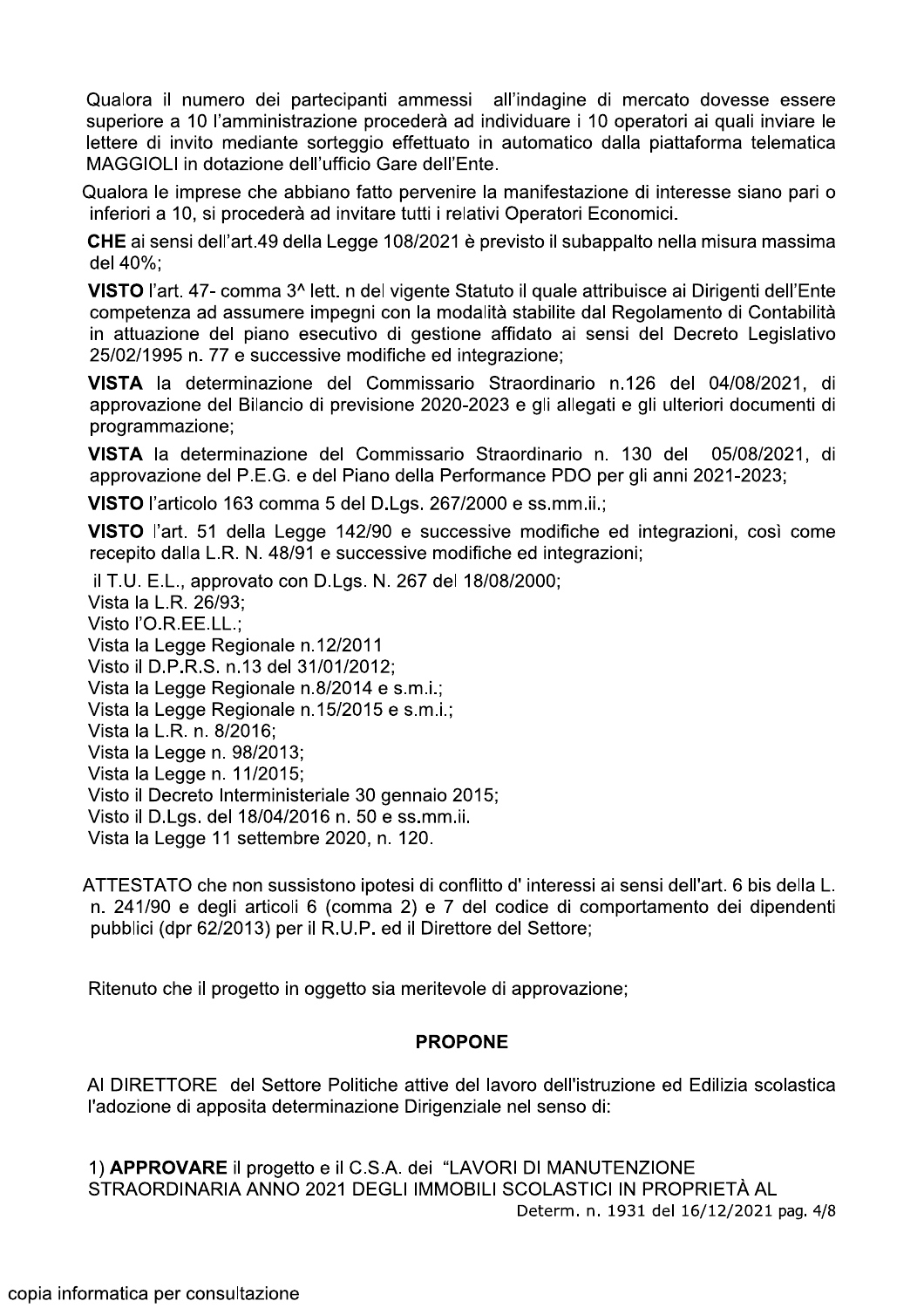LIBERO CONSORZIO COMUNALE DI AGRIGENTO ZONA GRUPPO 8 (EX GRUPPO  $3)$ .

#### CUP-B47H21001880003, CIG 8968305F65

| SOMMANO I LAVORI                                              | €. |           | 197.092,17 |
|---------------------------------------------------------------|----|-----------|------------|
| Costo netto manodopera incluso nei lavori                     | €. | 60.592,19 |            |
| Oneri speciali di sicurezza, già inclusi nei lavori           |    |           |            |
| (10,240077% sui lavori)                                       | €. |           |            |
| a detrarre                                                    | €. |           | 20.182,39  |
| Importo dei lavori a base d'asta soggetti a ribasso           | €. |           | 176.909,78 |
| SOMME A DISPOSIZIONE AMMINISTRAZIONE                          | €. |           |            |
| <b>IVA 22%</b>                                                | €. | 43.360,28 |            |
| Competenze Tecniche 2%                                        | €. | 3.941,84  |            |
| Oneri Conferimento in Discarica Autorizzata                   | €. | 4.605,71  |            |
| Assicurazione Progettista, Verificatore, Autorità di          |    |           |            |
| vigilanza e spese di pubblicazione                            | €. | 1.000,00  |            |
| <b>DISPOSIZIONE</b><br><b>TOTALE</b><br>SOMME<br>$\mathsf{A}$ |    |           |            |
| <b>AMMINISTRAZIONE</b>                                        | €. | 52.907,83 | 52907,83   |
| <b>IMPORTO COMPLESSIVO</b>                                    | €. |           | 250.000,00 |

dell'importo complessivo di €. 250.000,00, così distinto:

2)PRENOTARE la somma di €. 250.000,00 per i " LAVORI DI MANUTENZIONE STRAORDINARIA ANNO 2021 DEGLI IMMOBILI SCOLASTICI IN PROPRIETÀ AL LIBERO CONSORZIO COMUNALE DI AGRIGENTO ZONA GRUPPO 8 (EX GRUPPO 3) nel rispetto delle modalità previste dal principio applicato alla contabilità finanziaria di cui all'allegato n. 4.2 del D.Lgs 118/2011 e successive modificazioni, in considerazione dell'esigibilità della spesa, imputandola agli esercizi in cui l'obbligazione viene a scadenza secondo quanto di seguito riportato:

| Cap.Art.     | Missione<br>Programm<br>aTitolo | Identificativo<br>conto finanziario<br>(V° livello dei | Anno di imputazione |              | Anno Pagamento |              |              |              |
|--------------|---------------------------------|--------------------------------------------------------|---------------------|--------------|----------------|--------------|--------------|--------------|
|              |                                 | conti<br>armonizzato)                                  | 2021<br>Euro        | 2022<br>Euro | 2023<br>Euro   | 2021<br>Euro | 2022<br>Euro | 2023<br>Euro |
| Cap.13310/21 | 04022                           | 2020109003                                             |                     | 250.000,00   |                |              | 250.000,00   |              |
|              |                                 |                                                        |                     |              |                |              |              |              |

3) DISPORRE che per l'affidamento dei lavori di cui sopra si procederà, ai sensi dell'art.1 comma 2 lett. b) della Legge 120/2020, così come modificato ed integrato dall'art. 51 della legge 108/2021, ricorrendo alla procedura negoziata, senza bando, di cui all'articolo 63 del decreto legislativo n. 50/2016, previa consultazione di almeno 10 operatori economici, individuati in base ad indagine di mercato da svolgere in modalità telematica e mediante Accordo Quadro annuale, con unico operatore economico, secondo quanto previsto dall'art.54 del D. Las 50/2016 e ss.mm.ii.

4) APPROVARE lo schema di avviso pubblico di indagine di mercato e lo schema di istanza di partecipazione allegati alla presente determinazione;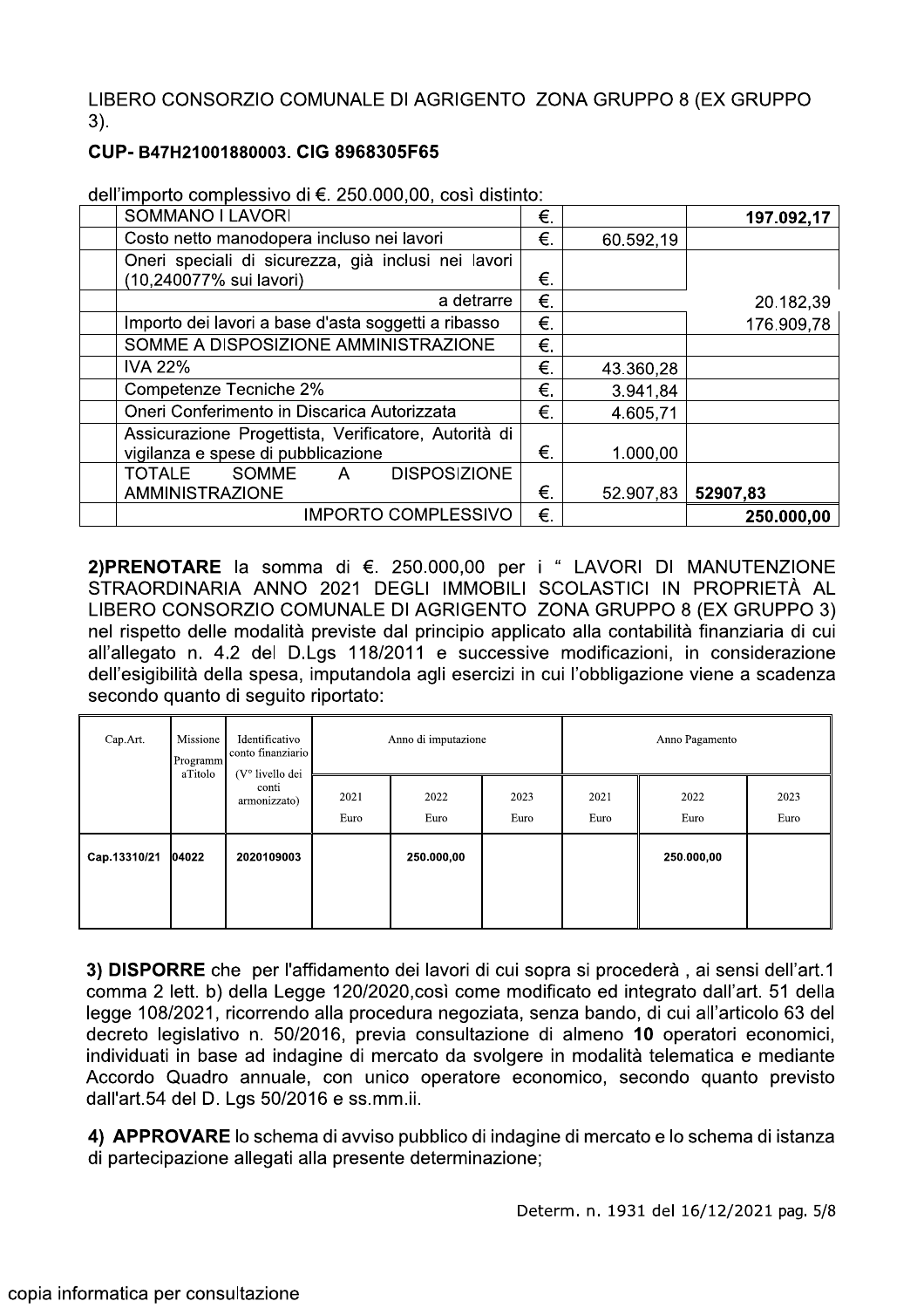5) CHE l'appalto sarà aggiudicato secondo il criterio del minor prezzo, ai sensi dell'art. 36, comma 9 bis del D.Lgs. n. 50/2016 e s.m.i., mediante ribasso sull'importo dei lavori soggetti a ribasso d'asta, pari ad € 176.909,78, con esclusione automatica ai sensi dell'art. 1, comma 3), della L. 120/2020 delle offerte che presentano una percentuale di ribasso pari o superiore alla soglia di anomalia individuata ai sensi dell'art. 97, commi 2, 2 bis e 2 ter del D.Lgs. n. 50/2016 e ss.mm.ii. Qualora il numero delle offerte ammesse dovesse essere inferiore a 10 (dieci) la Stazione Appaltante si riserva di aggiudicare l'appalto, all'offerta che presenta il maggior ribasso, fatta comunque salva la facoltà di valutarne la congruità, se la stessa appaia anormalmente bassa; in tal caso si terrà conto di quanto previsto dal comma 6) dello stesso art. 97 del Codice dei Contratti.

6) CHE ai fini dell'ammissione verranno richiesti i requisiti di capacità economica-finanziaria e tecnica – organizzativa di cui all'art. 83 del Codice dei Contratti (D.Lgs. 50/2016), e pertanto le Imprese partecipanti dovranno essere in possesso di attestazione SOA, rilasciata da società organismo di attestazione, regolarmente autorizzata, in corso di validità, che documenti, ai sensi degli artt. 84 del "Codice" e 61 del "Regolamento", la qualificazione in categoria e classifica adequata ai lavori da assumere;

7) CHE gli operatori economici partecipanti non dovranno trovarsi in alcuna delle condizioni di cui all'art. 80 del "Codice";

8) CHE non è ammessa la partecipazione alla gara ai concorrenti per i quali sussistano le condizioni di cui all'art. 53, comma 16Ter del D.Lgs. 165/2001 o che siano incorsi ai sensi della normativa vigente in ulteriori divieti a contrarre con la Pubblica Amministrazione.

9) CHE in esecuzione del Principio di Rotazione, non sarà invitato alla procedura negoziata l'affidatario di un precedente contratto nella medesima categoria di Lavori, stipulato nell'anno precedente alla pubblicazione dell'avviso riguardante la presente procedura;

10) CHE l'invito alla procedura negoziata sarà rivolto ad un numero massimo di soggetti pari a 10 (dieci);

11) CHE, qualora il numero dei partecipanti ammessi all'indagine di mercato dovesse essere superiore a 10 l'Amministrazione procederà ad individuare i 10 operatori ai quali inviare le lettere di invito mediante sorteggio effettuato in automatico dalla piattaforma telematica MAGGIOLI in dotazione dell'ufficio Gare dell'Ente; qualora le imprese che abbiano fatto pervenire la manifestazione di interesse dovesse risultare pari o inferiore a 5. si procederà ad invitare tutti i relativi Operatori Economici.

12) TRASMETTERE il progetto di che trattasi completo di allegati al gruppo Contratti e Gare per lo svolgimento delle procedure di gara, fino alla stipula del contratto

13) TRASMETTERE al Settore Ragioneria Generale Ragioneria, ai sensi e per gli effetti di quanto disposto dal Regolamento di Contabilità, la presente determinazione.

14) TRASMETTERE il presente provvedimento al Settore Contratti affinché provveda agli adempimenti conseguenti alla presente determinazione per quanto di competenza;

15) STABILIRE che il contratto verrà stipulato in forma pubblica amministrativa e che le clausole essenziali sono riportate nel Capitolato speciale di appalto;

16) DARE ATTO che non sussistono ipotesi di conflitto d'interessi ai sensi dell'art. 6 bis della L. n. 241/90 e degli articoli 6 (comma 2) e 7 del codice di comportamento dei dipendenti pubblici (dpr 62/2013) per il R.U.P. ed il Direttore del Settore

Determ. n. 1931 del 16/12/2021 pag. 6/8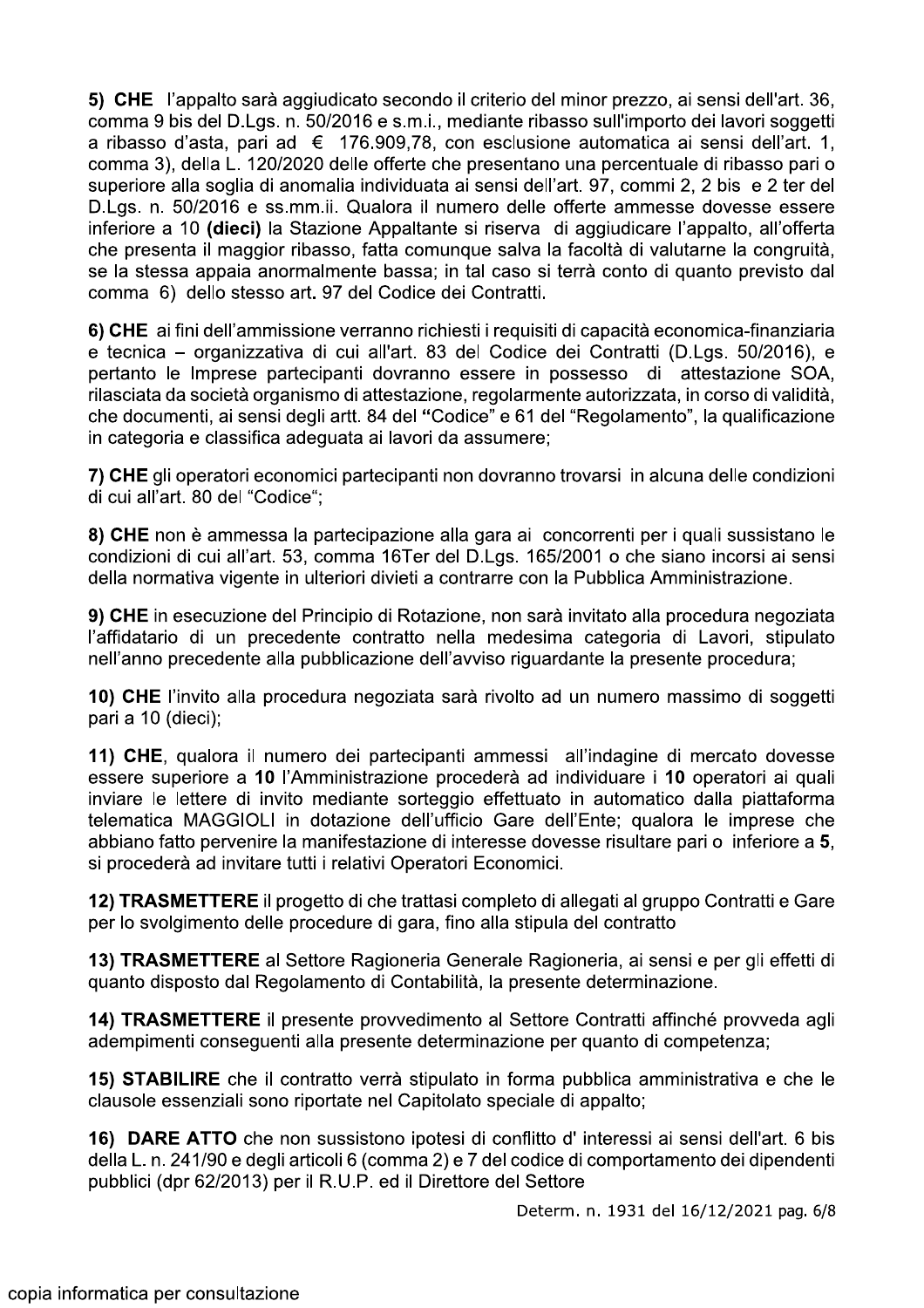17) DARE ATTO che i lavori sono da eseguirsi su proprietà pubblica e pertanto non si rendono necessarie le operazioni espropriative;

Si allegano alla presente Determinazione per farne parte integrante:

- Rapporto Conclusivo di Verifica, Verbale di Validazione e Parere in linea tecnica.
- Schema avviso pubblico di indagine di mercato;
- Schema istanza di partecipazione.

#### **IL RESPONSABILE UNICO DEL PROCEDIMENTO**

(Arch. Casimiro Gerardi)

### **IL DIRETTORE**

#### Per i motivi sopra esposti

**VISTA** la superiore proposta

VISTO l'art. 51 della legge 142/90 e successive modificazioni ed integrazioni, così come recepito dalla L.R. N. 48/91 e successive modificazioni ed integrazioni;

VISTO il T.U.E.L., approvato con D.Lgs. N. 267 del 18/08/2000;

**VISTA la L.R. 26/93;** 

VISTO l'O.R.EE.LL.;

RITENUTO che la stessa sia meritevole di approvazione;

ATTESA la propria competenza ad adottare il presente atto:

## **DETERMINA**

Approvare la superiore proposta redatta dal Responsabile del Procedimento Arch. Casimiro Gerardi con la narrativa, motivazione e dispositivo di cui alla stessa.